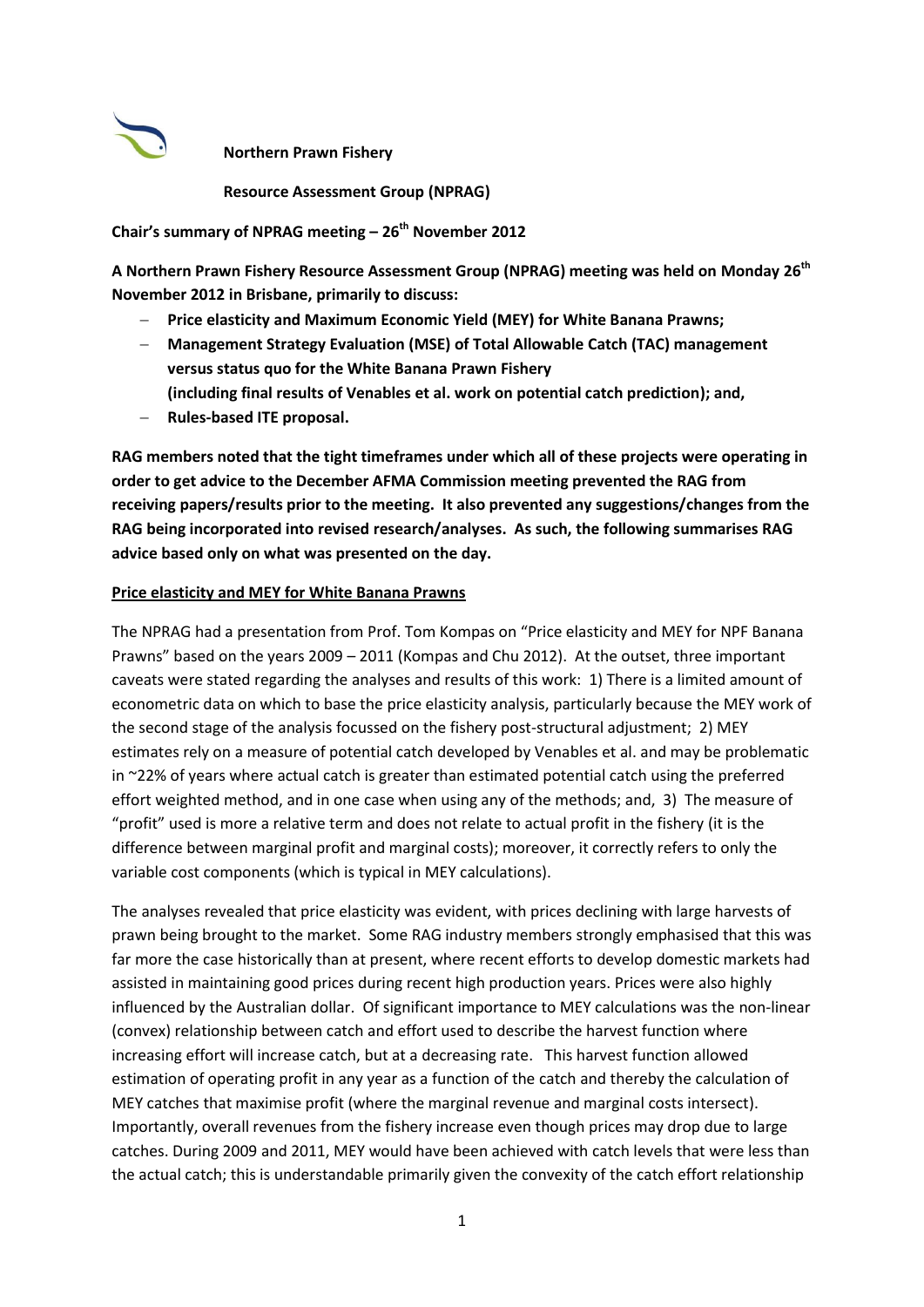but also the price elasticity. During 2010, actual profit is higher than what is obtained under MEY. Sensitivity tests showed that higher elasticity will reduce the catch at MEY and lower costs result in higher catch at MEY (all else being constant).

# **MSE of TAC management versus status quo for the White Banana Prawn Fishery**

The CSIRO team presented the results from components of a Management Strategy Evaluation on "Comparison of TAC and current management for the White Banana Prawn Fishery". They have successfully developed a modelling framework to compare proposed TAC management against current management. Depletion estimates were used to calculate biomass and catchability based on catch and effort logbook data; these were independent of the Venables et al. method of estimating potential catch. Fishing effort patterns were derived from the time series of data from 1987 to 2011. There was an obvious difference in the effort patterns subsequent to the 2006 buyout package and RAG members were concerned that fitting over the entire series may have biased the results in applying the fishing pattern model to most recent years. An operating model was constructed from which daily and weekly catch was derived from fishing effort pattern. Revenue, costs and profits were then estimated over 1000 simulations using four alternative management arrangements:

- Status Quo with current 500kg/boat-day trigger
- Status quo with MEY trigger (using 0.3 elasticity compared to 0.25 by Kompas and Chu 2012)
- Pre-season TAC (based on predicted annual potential catch Venables et al. 2011 under CSIRO MEY formula)
- Pre-season TAC with in-season update (based on CSIRO method using Catch per Unit of Effort (CPUE) in first 3 weeks).

The results showed that compared to status quo, both of the TAC management options had a higher risk of negative profits (Profit – Profit<sub>so</sub>) than positive profits; this risk of loss is in addition to the cost required to implement TAC management. Incorporation of an in-season update reduced the risk of large losses compared to no update, but nevertheless, still had higher risk of detrimental to profits in the fishery compared to status quo. In comparing performance in bad years (bottom third of historical catches), the pre-season TAC performed very poorly and this was only slightly improved by an in-season TAC update. The TAC options performed better in good years (top third of historical catches), particularly for in-season updates.

In the March 2012 meeting, numerous RAG members, (including both the independent scientific members) considered TACs were the wrong management tool for the NPF and the remaining members felt they could not endorse the move to TACs until the accuracy with which TACs can be set is improved and the long term economic risks of setting inaccurate TACs is quantified. Recent results from the Venables et al. project show the inaccuracies of predicting future potential catch are still an issue (particularly in recent years) and the MSE has quantitatively demonstrated that there is a greater risk of economic loss from the implementation of TACs than remaining with the status quo. These results reinforced concerns that TACs are not an appropriate tool for the fishery.

Conversely, status quo with the addition of a MEY trigger (rather than 500kg/boat-day trigger) had a higher probability of realising increased profits compared to status quo. This trend remains in both good and bad years.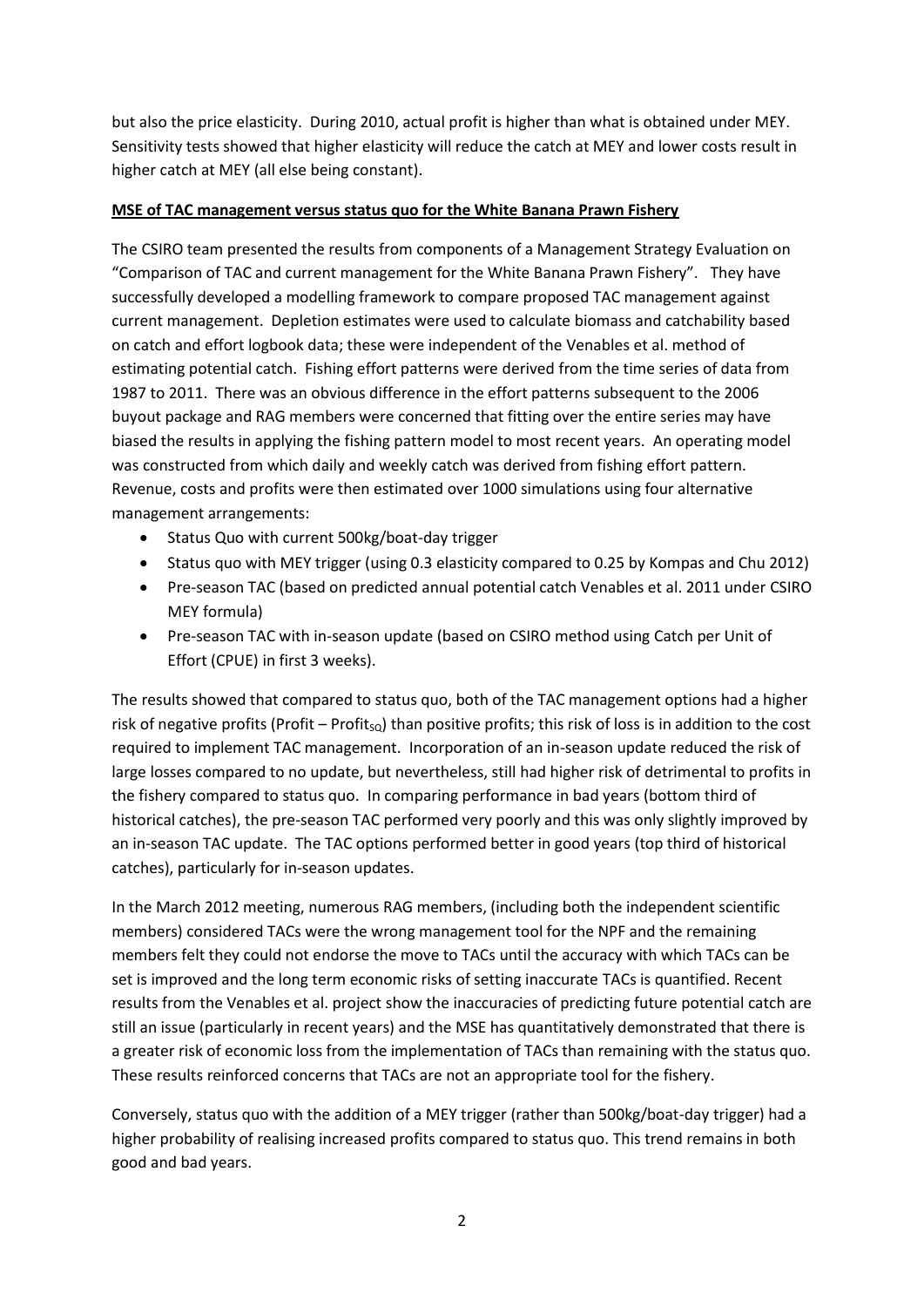The RAG commended CSIRO and Kompas team on the extensive work that had been undertaken and that they had been able to produce results within the tight timeframes of conducting this work before the December Commission meeting. There were a number of concerns and suggested improvements raised by both the researchers and RAG. Although these are outlined below, the imposed timeframes prevent the results of any further work from being included in RAG advice to NORMAC and the Commission.

The CSIRO method of deriving an MEY TAC used information from a longer time series than Kompas, who used 2009-2011 data only but at finer time intervals. Although there was general agreement that the methods were similar, there was concern that use of information that spanned the restructure of the fishery may not produce TACs that would be the same as those produced from just recent data (post-restructure). Conversely, RAG members also pointed out that subsequent to restructure there had been three years with very good rainfall and largely basing TAC estimates on these years may also introduce a bias compared to poor rainfall. The magnitude of the potential biases introduced by both these issues could not be determined, nor whether they would greatly influence the results.

There was also concern that the results from the pre-season TAC with in-season updates did not produce significant improvement over simply setting a pre-season TAC. A major reason for this was attributed to the method only changing the updated TAC figure if it was greater than the pre-season TAC (no change if it was less). Thus, the economic benefits of a reduced TAC in 'poor' years cannot be realised. It was also noted that the method CSIRO used to update the TAC was simpler, and may provide different results to the method used in the MRAG report because there was insufficient time to reproduce the Bayesian modelling conducted by MRAG for this purpose. Again, the RAG did not consider this to be a major issue, but noted that the magnitude of this difference could not be determined, and was uncertain if it would greatly influence the results.

In addition to this, the RAG did not have an opportunity to fully consider the assumptions made throughout the MSE project and provide feedback to the project team to improve and/or amend the modelling.

Overarching all of the above, was the issue of how well the Venables et al. method performed at predicting 'potential' catches in the most recent five years. Overall, the predictions are generally biased high, but of most concern is that the predictions over the last five years have been particularly different to actual catches, both in the positive and negative direction. The RAG has stated previously that it is at a loss to explain this change in trend, but suggested the difference may have been influenced by the reduction in fleet size, recent environmental changes (a series of La Nina years), spatial variation in catches as well as rainfall, or that the rainfall data used in the model had to be truncated to the end of February in each fishing year. It was reiterated by Prof. Kompas that value in using TAC as a management tool is highly dependent on the certainty by which an appropriate TAC can be set and in this case there was a level of "irreducible uncertainty" associated with the method.

### **Rules-based Individual Transferable Effort Quota (ITEQ) proposal**

The RAG noted that a draft version of the NPFI proposal 'A rules-based Individual Transferable Effort Quota' Alternative for Managing the Northern Prawn Fishery' had been considered at the September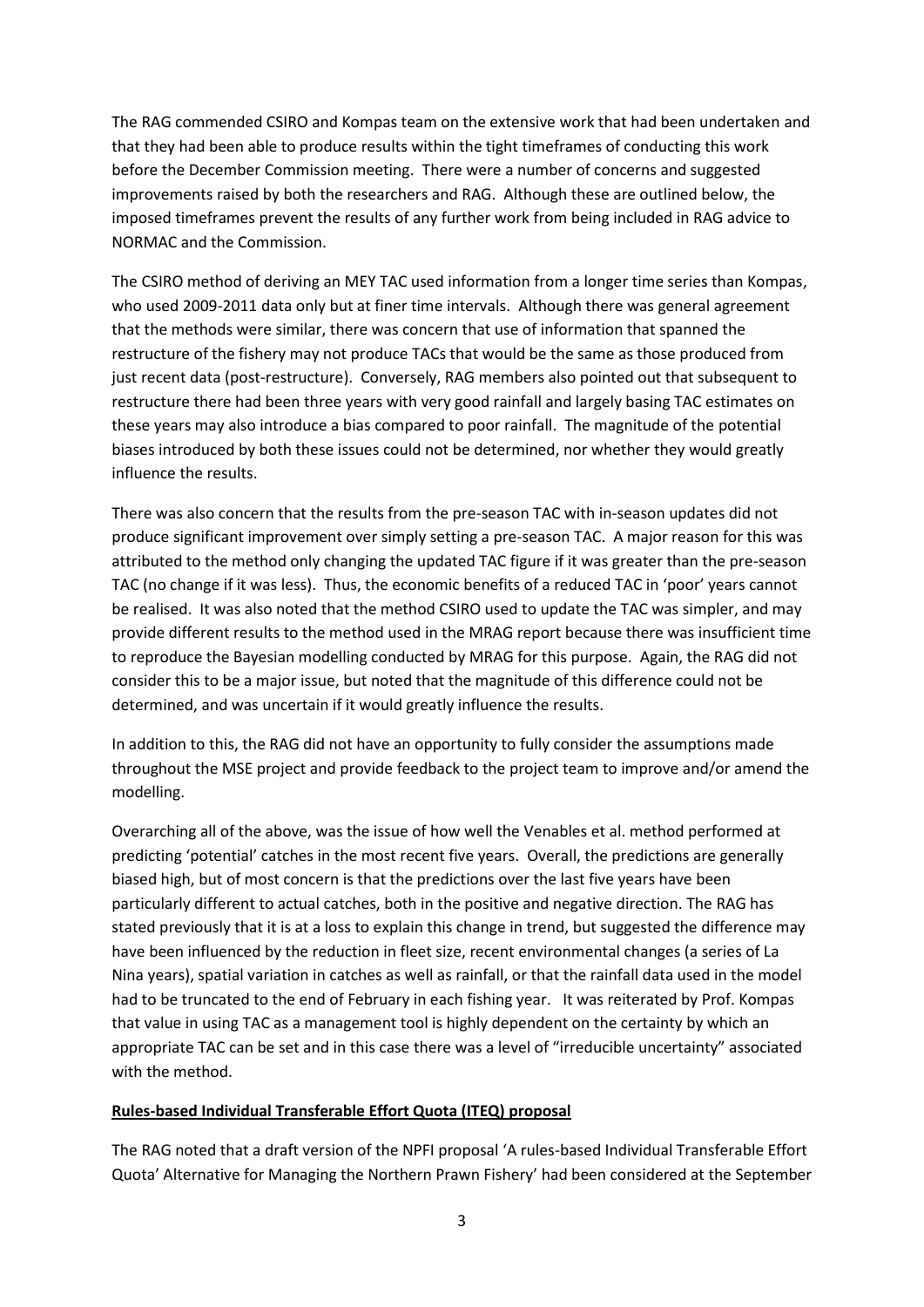14 RAG meeting and subsequently discussed at a teleconference on 9 October. RAG members were generally comfortable that their comments were reflected in the updated document.

There was some discussion about whether input substitution had been addressed in the proposal, Prof. Kompas advised the RAG that he was comfortable with the proposed approach, particularly given the issues with predicting banana prawn abundance using the Venables et al. method. It was noted that the MRAG report had a similar finding.

The RAG also discussed whether the need for two surveys a year would remain under input controls given the concerns over missing the second survey in 2010. CSIRO advised that they were unsure of the impact of missing this survey. Dr Haddon raised concern over the meaningfulness of CPUE given the effort pattern changes in recent years and that as a result the independent surveys become more important in the stock assessment. NPFI agreed to amend the document to reflect the savings in research costs may be achieved, subject to whether or not the spawning survey needs to be undertaken every year.

The RAG noted that modelling of some components of the proposal had not occurred and that it would have been desirable if the CSIRO MSE project could have investigated these components.

In light of the results of the recent MSE work for White Banana Prawns and the poorer profitability performance of TAC/Individual Transferable Quota (ITQ) management options compared to status quo, some RAG members considered that a management system similar to the NPFI proposal could be superior to any currently proposed ITQ system. It was noted that inclusion of an MEY trigger would be likely to further enhance profitability of the proposed industry ITE system and align it with the Commonwealth Harvest Strategy Policy. Further, if tradeable catch quota under a TAC system was not appropriate for Banana Prawns, the issues of input substitution could largely be dealt with through tradeable effort quota, even noting it is not as easily transferable as catch quota, particularly during the season. Industry RAG members reiterated that if an ITQ system was not appropriate for White Banana Prawns, then some efficiencies of going to ITQs for just Tiger Prawns would be lost due to a reduced ability to trade between Bananas and Tigers.

In summary, the RAG supported the proposal as a basis for improved management under input controls.

### **Review of Tiger Prawn assessment**

The RAG noted an additional paper from CSIRO on the predicted catch for the 2011 Tiger Prawn season versus actual Catches.

CSIRO undertook an investigation into whether the MSE for tiger prawns had detected such a variation between predicted and actual catch, and found that it did produce such results, but they were rare. The RAG noted that if repeated poor performance persists it means that the conditions on what the model was built may have changed.

The RAG noted that this was a matter of concern that should be monitored closely, and that an investigation into whether or not CPUE data is a less reliable indicator since 2006 given the smaller fleet post structural adjustment.